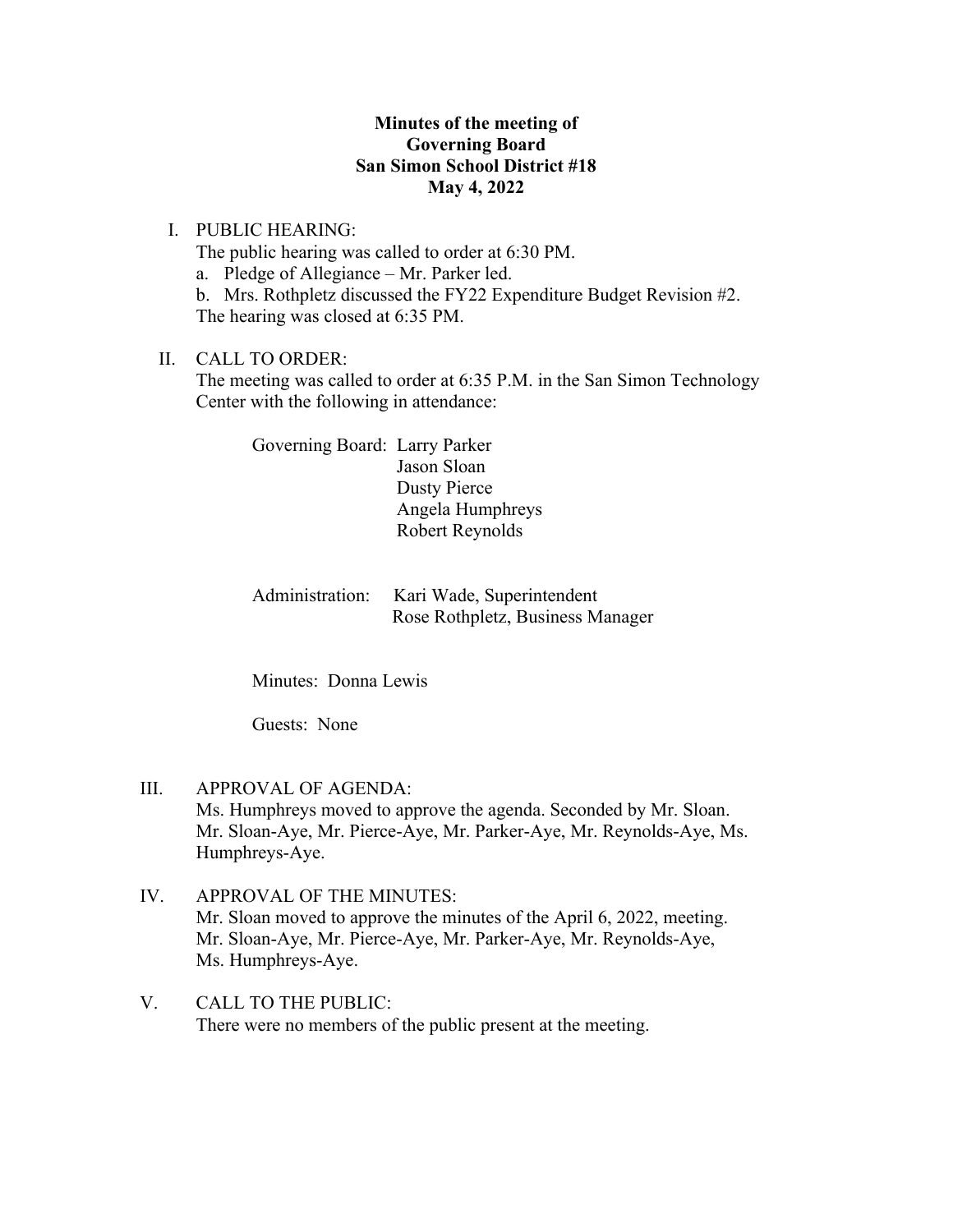#### VI. REPORTS:

- 6a. Mrs. Wade's report included the senior trip went well. There were no issues on the trip. Other school activities included the prom, athletic banquet, & bus evacuation drills. ALICE training was conducted. The FFA banquet will be held tomorrow. On May 11, the JH sports will go on a field trip to bowl in Safford. On May 19, we will be having the NHS induction, kindergarten promotion and K-6 awards assembly at 9:00 AM. Graduation will begin at 7:00 PM. The well on the elementary side has been fixed. SFB was on campus for a complete site visit. There have been changes in the laws for open enrollment. This will be an upcoming agenda item. We will be combining with Bowie for the SPED department services next year.
- 6b. Mrs. Rothpletz's report included student activities: juniors prom ticket sales, yearbook sales, senior trip expenses, FFA expenses for the banquet. The auction brought in almost \$3,000. The new school bus should be in this month. She applied for a \$15,000 grant for instructional related supplies and aid. She discussed the monthly budget report and has updated the form for easier reference.

## VII. ACTION ITEMS:

- 7a. Mr. Sloan moved to approve the fiscal year 2022 Expenditure Budget Revision #2. Seconded by Ms. Humphreys. Mr. Sloan-Aye, Mr. Pierce-Aye, Mr. Parker-Aye, Mr. Reynolds-Aye. Ms. Humphreys-Aye.
- 7b. Ms. Humphreys moved to approve the "Top Five Priorities" for ASBA political agenda as presented. Seconded by Reynolds. Mr. Sloan-Aye, Mr. Pierce-Aye, Mr. Parker-Aye, Mr. Reynolds-Aye, Ms. Humphreys-Aye.
- 7c. Mrs. Wade and the Board discussed the submission of proposed issues for consideration for the 2023 political agenda.
- 7d. Ms. Humphreys moved to approve the addendum to the Salary Schedule. Seconded by Mr. Sloan. Mr. Sloan-Aye, Mr. Pierce-Aye, Mr. Parker-Aye, Mr. Reynolds-Aye, Ms. Humphreys-Aye.

# VIII. CONSENT AGENDA: Mr. Sloan moved to approve consent agenda items 8a-vouchers and claims and 8b-receipt of donated funds as presented. Seconded by Ms. Humphreys. Mr. Sloan-Aye, Mr. Pierce-Aye, Mr. Parker-Aye, Mr. Reynolds-Aye, Ms. Humphreys-Aye.